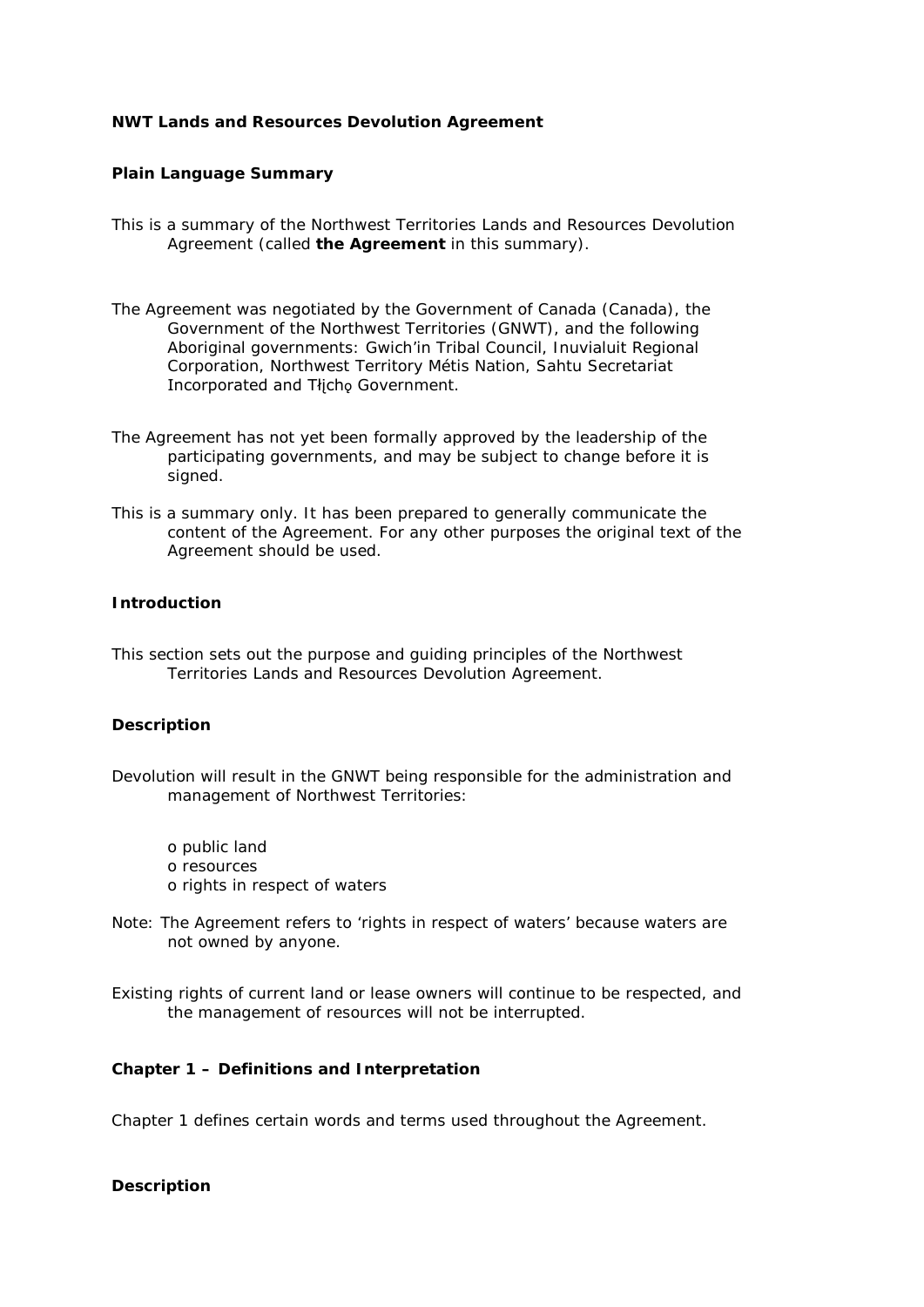Examples of key definitions include:

**Aboriginal Party -** an Aboriginal Organization that is a party to the Agreement **Encumbering Right -** means a right to use the land that government gave to someone before that land became Settlement Lands

- **Party -** an organization that will sign the Agreement. Parties include Canada, the GNWT, and participating Aboriginal Organizations
- **Public Lands -** lands, including islands and the high Arctic, currently owned and managed by Canada, for which responsibility will be transferred to the GNWT under devolution, including water, minerals, oil and gas, that are a part of those lands. This does not include Settlement Lands
- **Onshore –** generally, lands that lie on the land side of the low water line of the sea coast including within small enclosed bays
- **Oil -** crude petroleum that is not natural gas
- **Gas -** natural gas including methane
- **Minerals**  metals or other non-living, natural substances that were or are part of the land before production
- **Resource Revenues**  money collected by the government from mineral and oil and gas production, and uses of water, on public land in the NWT
- **Settlement Lands –** lands owned by Aboriginal governments as the result of a land claim or other settlement agreement
- **Transfer Date**  the date when responsibility for public land, resources, and water rights in the NWT is transferred from Canada to the GNWT
- **Waters -** any inland waters on or below the surface of the land onshore in the Northwest Territories
- Should there be any disagreements about what any part of the Agreement means, Canada, the GNWT and the Aboriginal Parties agree to try different ways of resolving the disagreement before going to court.

## **Chapter 2 – General Provisions**

Chapter 2 outlines legal requirements and protections that apply to the whole Agreement.

## **Description**

The Agreement becomes effective when it is signed by the Parties. After it is signed, it may be more than a year before the Transfer Date.

Certain Aboriginal Organizations may sign on to the Agreement later and become a Party to the Agreement.

Examples of key General Provisions are that:

- o Nothing in the Agreement shall be understood to affect the Constitution of Canada.
- o The Agreement does not give the Legislative Assembly powers greater than a province.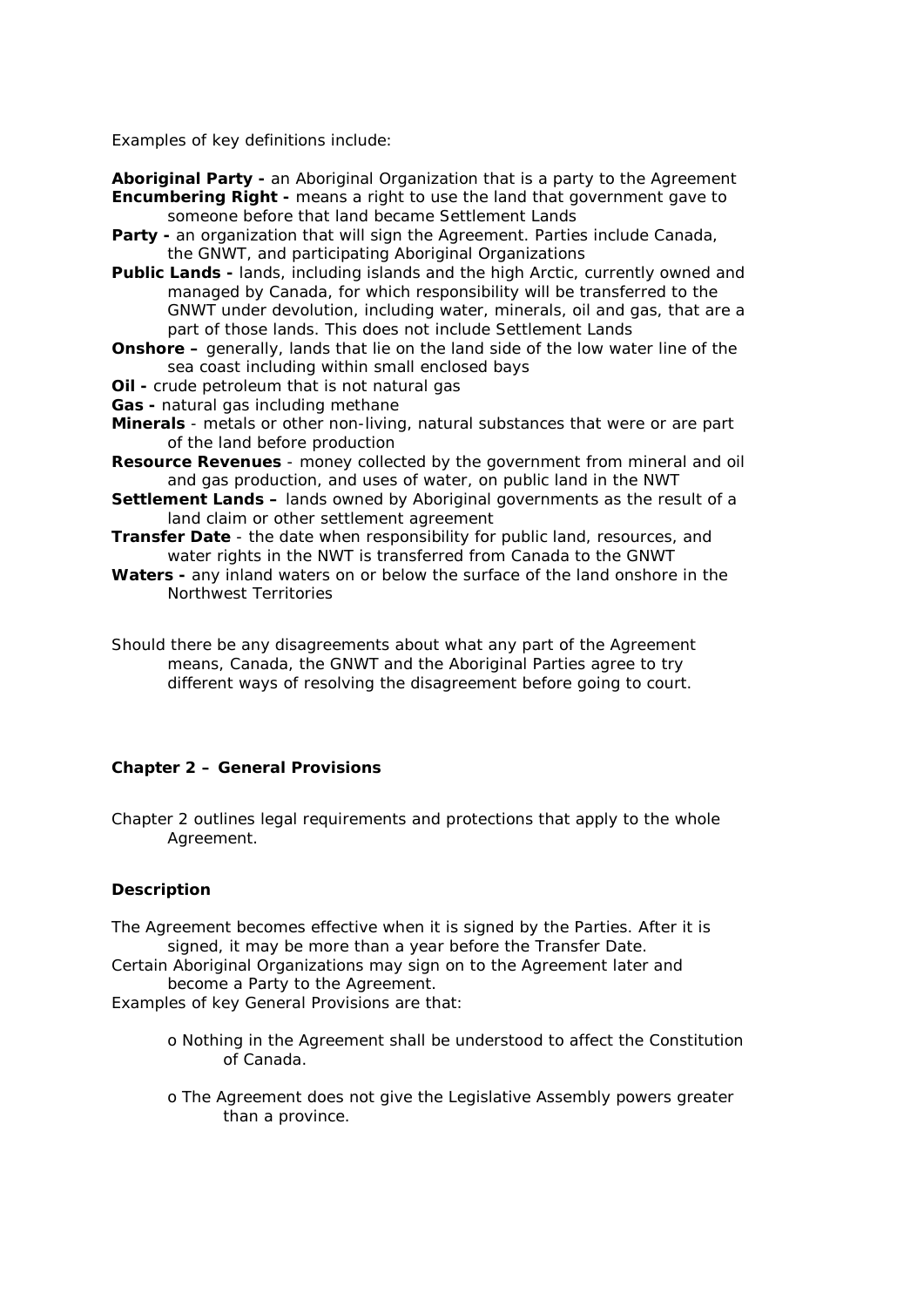- o The Agreement will not negatively affect the negotiation or settlement of Aboriginal rights claims agreements, or existing land claim agreements.
- o Where conflicts arise between land claim or self-government agreements and the Agreement, the land claim or selfgovernment agreement will be followed to the extent of the conflict.

# **Chapter 3 –Transfer of Responsibilities**

Chapter 3 describes what responsibilities will be taken on from Canada by the GNWT, and how the GNWT will take on these responsibilities.

# **Description**

- Responsibility for the administration and management of public land and rights in respect of water in the NWT will move from Canada to the GNWT.
- The Legislative Assembly of the Northwest Territories will be able to make laws with respect to public land and rights in respect of water.
- The GNWT will have responsibility similar to a province for administering public land and rights in respect of water.
- Existing rights with respect to public land and in respect of water will not be negatively affected by devolution.

Aboriginal rights cannot be taken away or reduced by devolution.

- Canada will change or replace certain laws to allow devolution to happen.
- The GNWT promises to make sure the transition from Canada to the GNWT is smooth by, at first, making new laws similar to the current federal laws.
- Canada has the ability to take back land from the GNWT for national purposes, including the settlement of Aboriginal land claims.
- Canada will keep its responsibilities for land needed for federal government purposes, including waste sites that are not transferred to the GNWT, so that these sites can be cleaned up.

For the *Mackenzie Valley Resource Management Act (MVRMA)*:

- o Canada will delegate to the GNWT the ability to:
	- $\Box$  approve the issuance of certain water licences
	- $\Box$  hold money as security to make sure that land and water users follow the rules
	- $\Box$  choose land and water inspectors
	- $\Box$  keep track of the effects of land and water use over time
	- $\Box$  coordinate environmental assessment decisions under the MVRMA
	- o Canada will keep the ability to: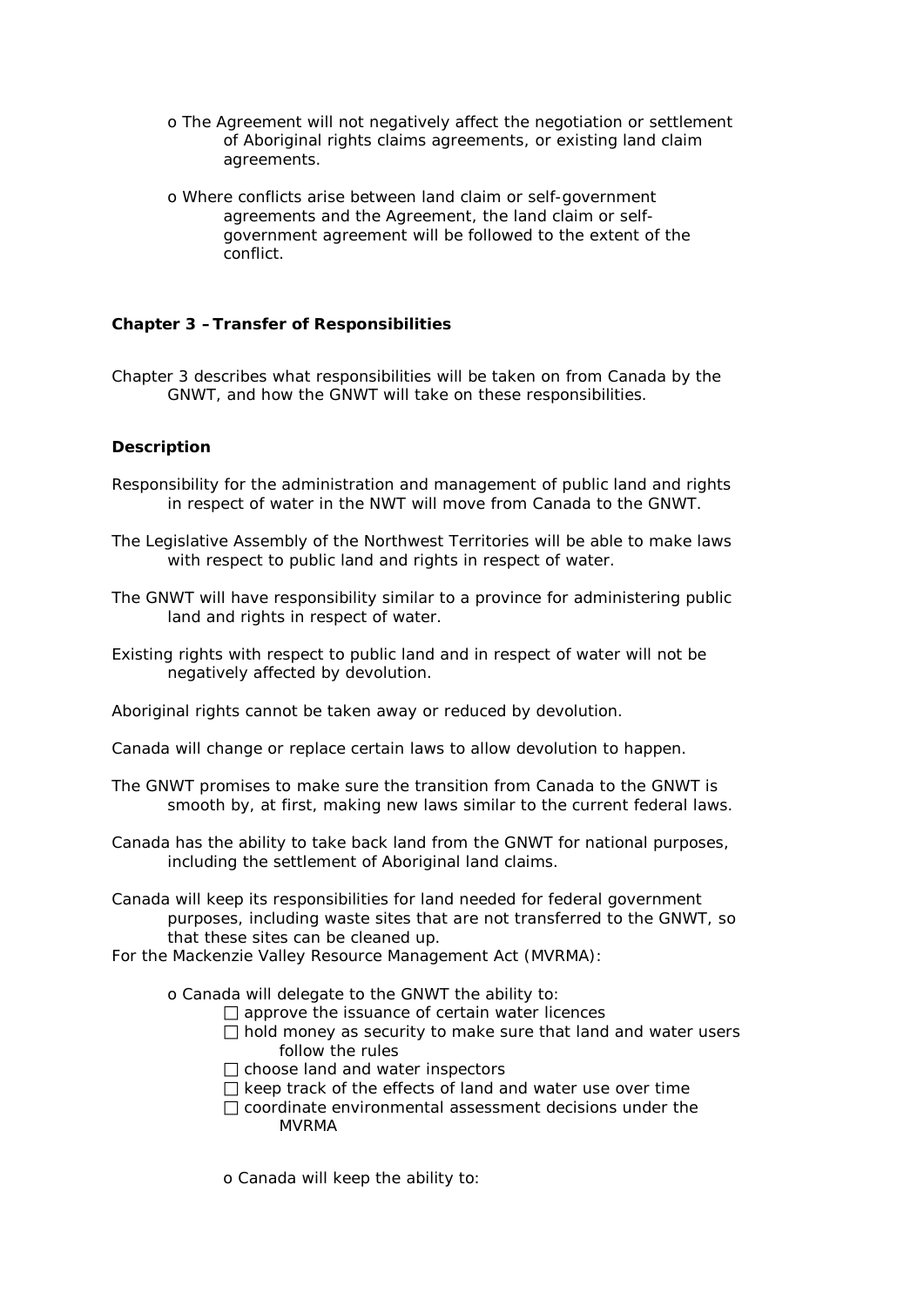make changes to the *MVRMA* 

pay for each board under the *MVRMA* 

 $\Box$  choose who gets to be on the boards

- o The operation of the *MVRMA* will be subject to a review in five years to decide whether the GNWT should take on more powers, including the power to make changes to the MVRMA.
- Canada, the GNWT, and the Inuvialuit Regional Corporation will have a separate agreement about cooperating in the regulation of oil and gas development that overlaps their jurisdictions near the Beaufort Sea. This separate agreement is attached at the end of the Agreement in a schedule.
- Canada's one-third ownership interest in the subsurface rights for the Norman Wells Proven Area will not be transferred to the GNWT, but royalties will now be paid to the GNWT by Imperial Oil for its two-thirds interest in Norman Wells.
- Within sixty days of signing the final Agreement, Canada and the GNWT, with the Inuvialuit Regional Corporation, will start negotiations for the management of oil and gas development in the offshore area of the NWT.

## **Chapter 4 – Post Devolution Resource Management**

Chapter 4 refers to the *Northwest Territories Intergovernmental Agreement on Lands and Resources Management* negotiated between the GNWT and the Aboriginal Parties to address their relationship with respect to land management after devolution.

## **Description**

- Aboriginal governments own a significant amount of land in the Northwest Territories.
- Aboriginal governments have, or will soon have, authority over settlement lands and resources.
- After devolution, the GNWT and Aboriginal government will work cooperatively on land management across their respective jurisdictions as part of a respectful government-to-government relationship.

A council of GNWT and Aboriginal leaders, established under the *Northwest Territories Intergovernmental Agreement on Lands and Resources Management*, will ensure that public lands and settlement lands are managed in a way that:

o respects Aboriginal rights

o helps to find better ways manage lands

o creates opportunities

o avoids competition among Northern governments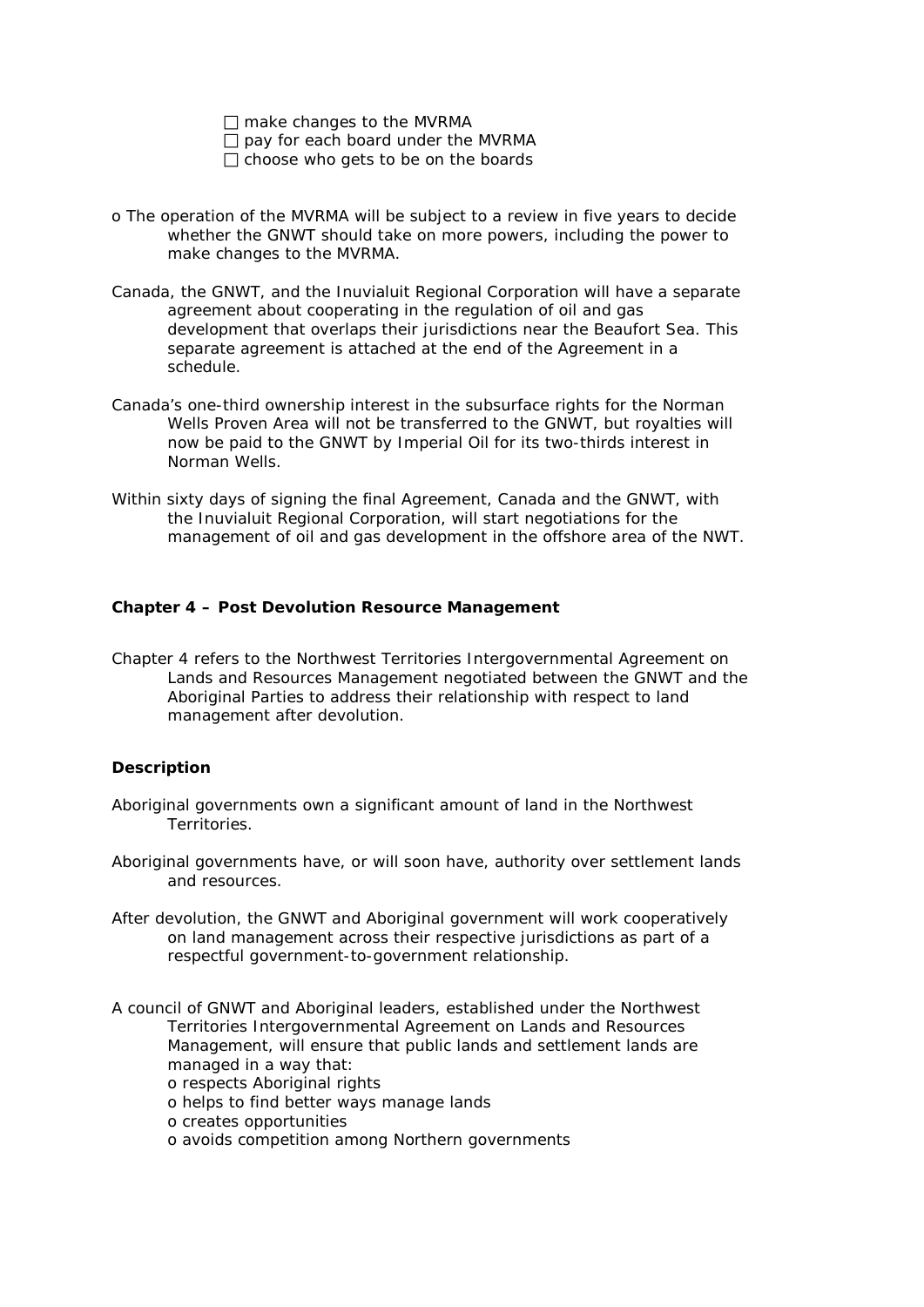# **Chapter 5 – Administration of Oil and Gas Resources among Onshore and Offshore Jurisdictions**

Chapter 5 refers to the *Agreement for Coordination and Cooperation in the Management and Administration of Petroleum Resources in the Inuvialuit Settlement Region* between Canada, the GNWT, and the Inuvialuit Regional Corporation that addresses:

- information sharing for the management of oil and gas rights
- managing how oil and gas companies work
- the amounts they have to pay the resource owners, where oil and gas resources overlap the onshore and offshore

## **Description**

To help governments work together in the overlap areas of the onshore and offshore, Canada, the GNWT, and the Inuvialuit Regional Corporation will consult each other on:

- o how they give permission to oil and gas companies to work
- o the rules they make the companies follow
- o the amount they charge the companies to produce oil and gas

### **Chapter 6 – Waste Sites**

- Chapter 6 describes how waste sites in the NWT will be managed after devolution.
- *Waste Sites are sites where human activity has created a danger to human health or safety and no person or company is still legally responsible so the government needs to take over the clean-up. These may include sites such as abandoned mines and old oil and gas sites.*

## **Description**

Canada will remain responsible for Waste Sites on Public Lands created before devolution, and the GNWT will be responsible for Waste Sites created on Public Lands after devolution.

After devolution, Canada will be responsible for:

- o Waste Sites created on Public Lands before devolution and before the lands became Settlement Lands
- o Waste Sites created on Settlement Lands before devolution that come from an Encumbering Right

After devolution, the GNWT will be responsible for:

- o Waste Sites created on Public Lands after devolution and before the lands became Settlement Lands
- o Waste Sites created on Commissioner's Lands before the lands became Settlement Lands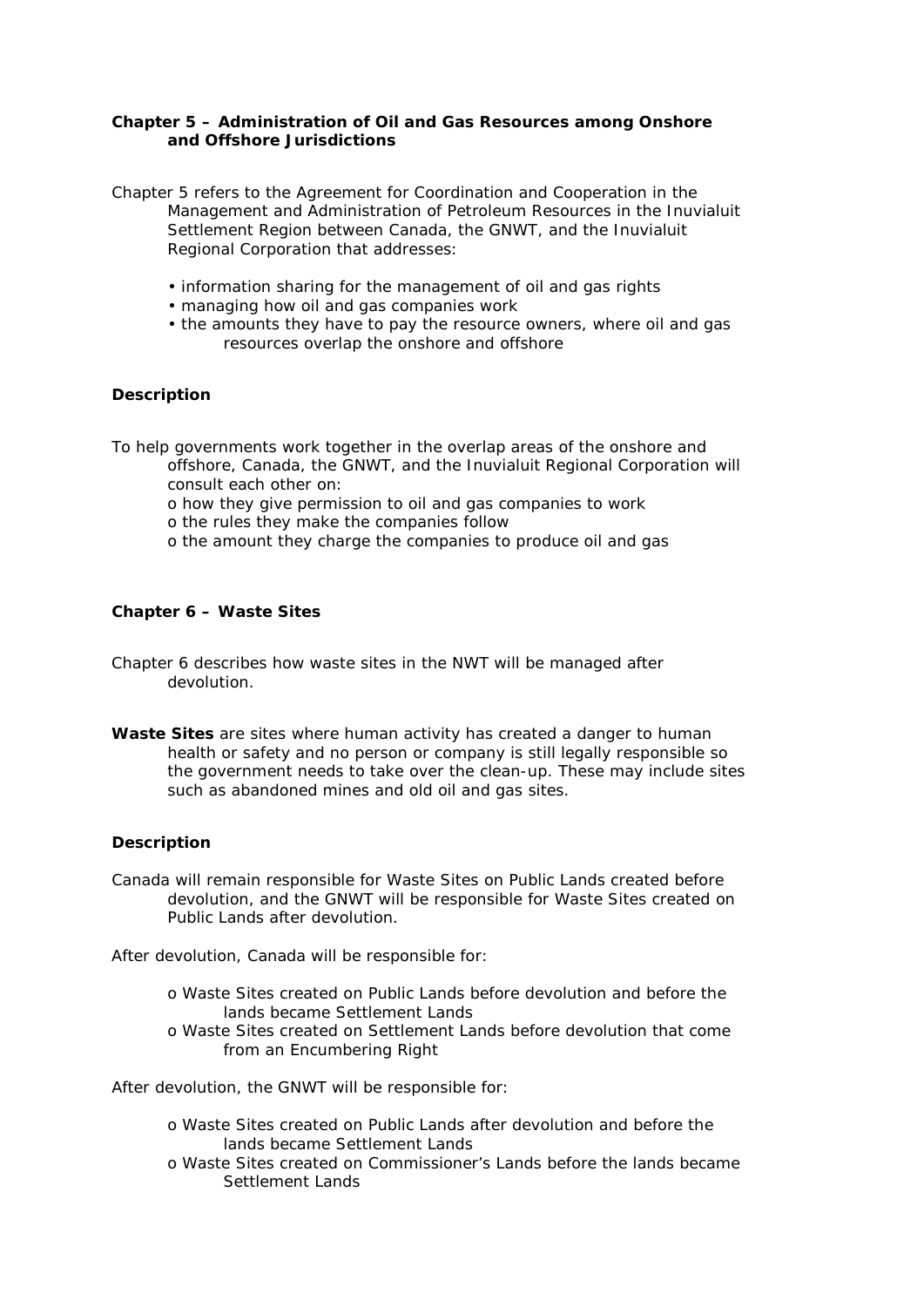- o Waste Sites created on Settlement Lands after devolution that come from an Encumbering Right
- After devolution, the Aboriginal government that owns the Settlement Lands will be responsible for:
- o Waste Sites created on Settlement Lands after the lands became Settlement Lands, except where they come from Encumbering Rights

Canada's inventory of waste sites will have five types of sites:

- o Released Sites
- o Remediated (cleaned-up) Sites
- o Excepted Waste Sites
- o Sites Requiring Remediation (clean-up)
- o Operating Sites
- Each type of site has specific conditions with respect to management responsibility.

Canada will consult with the Parties when it decides what type each site is.

What happens to a site depends on the type of site, as follows:

- o Released Sites will become public lands when transferred to the GNWT.
- o Remediated (cleaned-up) Sites will be transferred if the GNWT agrees.
- o Excepted Waste Sites will be dealt with outside of the Devolution Agreement (including Giant Mine).
- o Sites Requiring Remediation will be kept by the Government of Canada until the clean-up is done.
- o Operating Sites, such as an active mine, will become the GNWT's responsibility on the Transfer Date. The GNWT has up to five years to determine the financial and environmental stability of Operating Sites before it releases Canada from further liability.

The Agreement addresses:

- o clean-up standards
- o Canada's assurances that Remediated Sites have been cleaned up
- o the GNWT and Aboriginal Parties' right to assert that Canada is required to clean-up of certain Operating Sites or oil and gas sites
- If the GNWT or an Aboriginal party disagrees with Canada's decision that cleanup is not required at certain sites they can refer the matter to dispute resolution.
- A Waste Sites Management Committee including the Parties to the Agreement will watch over how the chapter is working and provide advice and recommendations to Canada on Waste Sites that it must clean up. The Terms of Reference (rules) for this committee are included in the Agreement.
- *Note: The Giant Mine waste site is covered by a separate agreement between the Government of Canada and the GNWT.*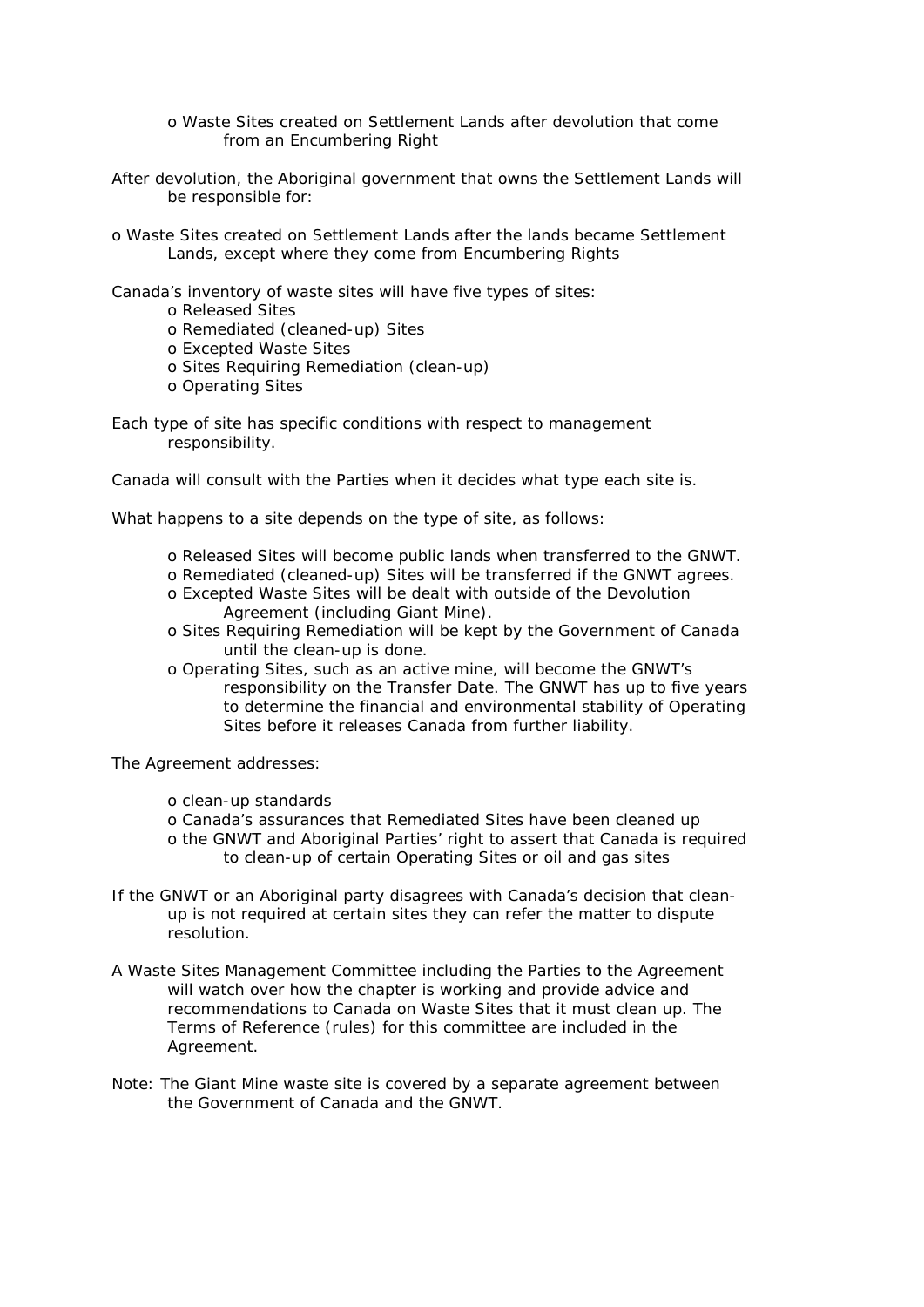## **Chapter 7 – Human Resources**

Chapter 7 addresses how Canada and the GNWT will work together to manage employees with jobs that will be affected by devolution. Matters such as job offers, pay and benefits for employees that choose to accept GNWT job offers are addressed.

### **Description**

- The GNWT will make a reasonably comparable job offer to every permanent federal employee working in the NWT whose job is affected by the Agreement, matching as closely as possible the employee's responsibilities, job location and pay.
- Where federal compensation is higher than territorial compensation, employees who accept a job offer will be provided a transition allowance to bridge the difference for up to 5 years
- Affected federal employees that accept job offers with the GNWT will be able to carry over unused vacation and sick leave, and the GNWT will provide for continued health care, dental, disability, life insurance, and other benefits in accordance with the GNWT Terms of Employment.
- To help ensure a smooth changeover, Canada and the GNWT want as many affected federal employees as possible to accept jobs with the territorial government as a part of devolution.

#### **Chapter 8 – NAO Properties Assets, Contracts and Records**

Chapter 8 describes the transfer of federal property (like computers), records, buildings, office leases, information technology and other assets that the GNWT will need to deliver the transferring programs. This also includes keeping or changing existing agreements and contracts that Canada now has with other parties.

#### **Description**

Schedule 9 provides the List of Properties to be transferred.

- Canada will continue its regular scheduled building maintenance until the Transfer Date.
- The Chapter describes how existing leases and moveable assets will be transferred.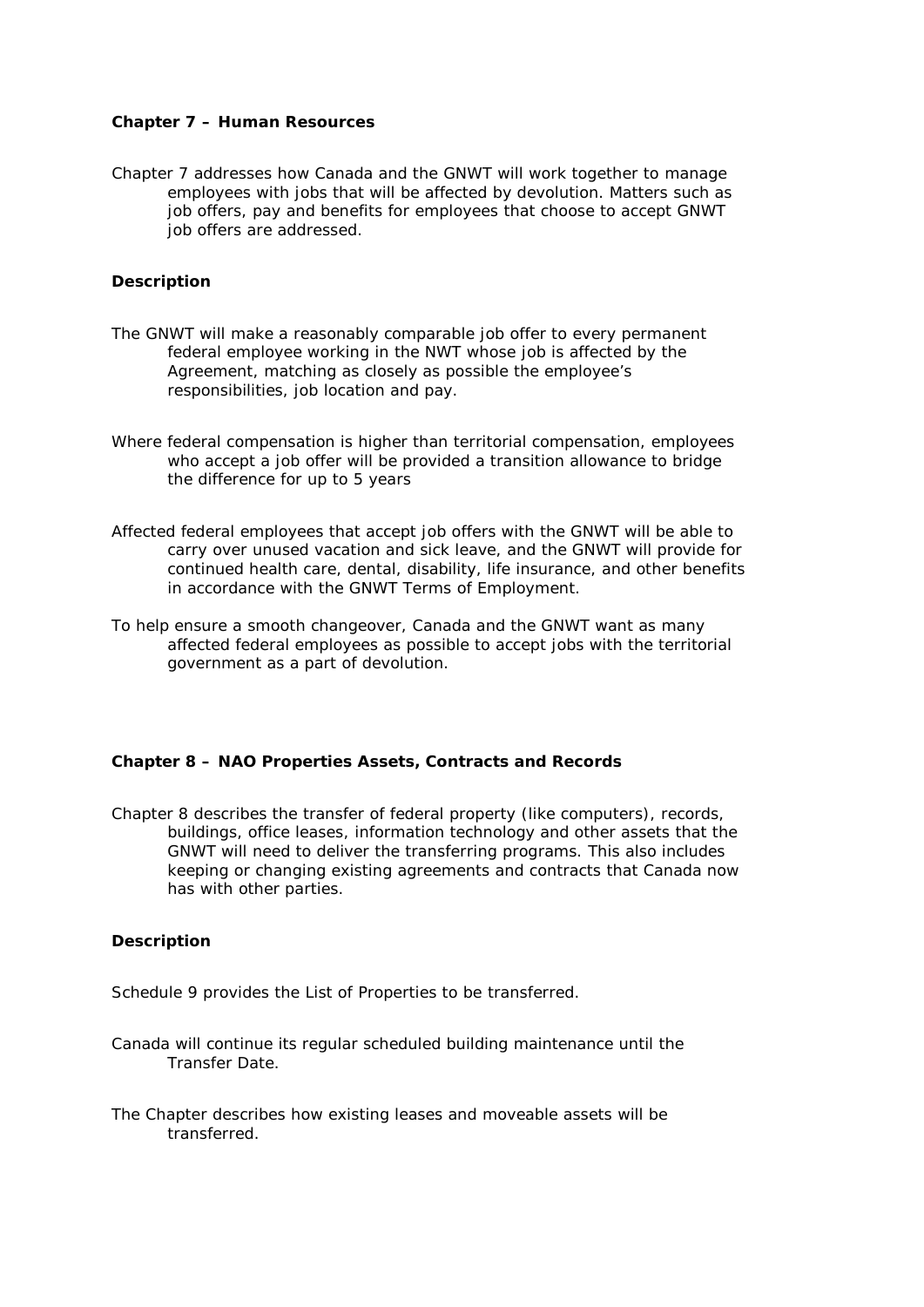- Canada and the GNWT will work together on the transfer of computer assets, and will form an Information Technology working group to help with the transfer of digital records, computers and computer programs.
- Records the GNWT needs to deliver transferring programs will be transferred and added to the GNWT's existing record and information systems.
- The Chapter describes rules about access to records that are not transferred and the treatment of confidential documents.

# **Chapter 9 – Financial Matters**

Chapter 9 sets out the main terms of the financial transfers related to devolution.

## **Description**

- Canada has promised to provide the GNWT with \$26.5 million to do one-time changeover work related to the transfer. Canada provided \$4 million of this payment to the GNWT after the Agreement-in-Principle (AiP) was signed, and it will pay the remaining \$22.5 million after the Agreement is finalized.
- Canada will provide the GNWT with an annual amount of \$67.3 million, to pay for the delivery of transferred programs and responsibilities. This funding will be added to the GNWT's annual transfer payment from Canada, which takes inflation into account
- Canada will provide the Aboriginal Parties with a total of up to \$4 million to support one-time change-over work related to the transfer. In addition to this amount, Canada has already provided Aboriginal Parties with \$853,226 to do change-over work between the signing of the AiP and the signing of the Agreement.
- If the Agreement is not implemented, Canada will be entitled to recover any money that has not been spent from the GNWT or any Aboriginal Party.
- On the Transfer Date and every year after, Canada will provide the Aboriginal Parties with a total amount of up to \$3 million to support the work arising out of the Agreement, including on-going involvement in the council of leaders set up by the *Northwest Territories Intergovernmental Agreement on Lands and Resources Management*.
- On the Transfer Date and every year after, Canada will provide each Aboriginal Party that has signed the Agreement with \$200,000 to support their participation in the Waste Sites Management Committee.
- On the Transfer Date and every year after, Canada will provide the Inuvialuit Regional Corporation with \$200,000 to participate in the management of oil and gas resources in the onshore/offshore overlapping area in the Beaufort Sea region as set out in the *Agreement for Coordination and*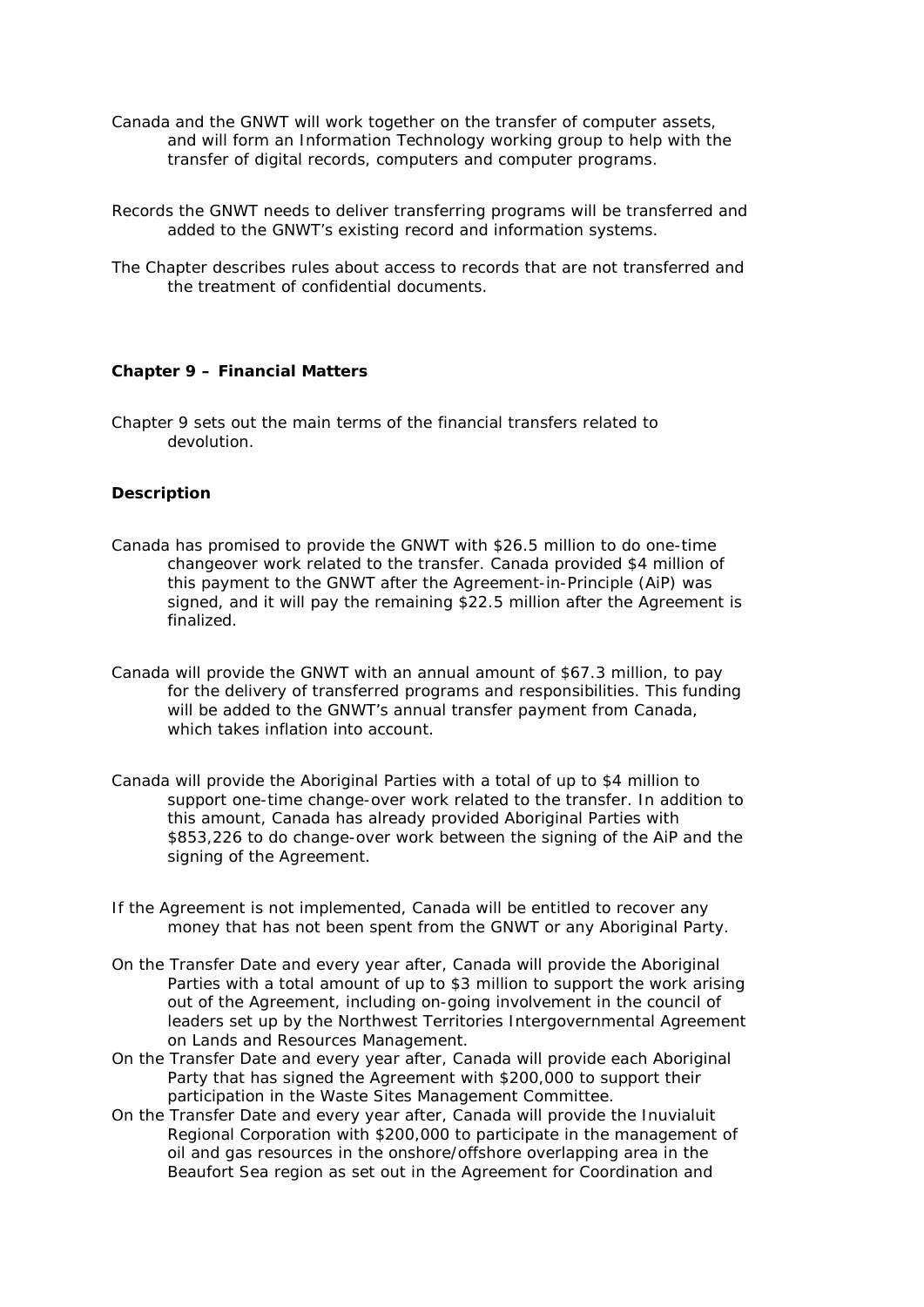*Cooperation in the Management and Administration of Petroleum Resources in the Inuvialuit Settlement Region*.

### **Chapter 10 – Net Fiscal Benefit**

- Chapter 10 explains how the Net Fiscal Benefit is calculated, and refers to an agreement with Aboriginal Parties that will set out how it will be shared. This is separate from the financial matters described in Chapter 9.
- *The Net Fiscal Benefit is the amount of resource revenue that the GNWT can keep each year – and that will not be deducted from its annual Territorial Formula Financing payment from the federal government.*

# **Description**

- The GNWT will be entitled to keep up to 50% of resource revenues annually. This is similar to the treatment of provincial resource revenues under the federal equalization program.
- The amount of the Net Fiscal Benefit will depend on the amount of resource revenue generated from public lands in the NWT each year.
- The maximum Net Fiscal Benefit is equal to 5% of the GNWT's Gross Expenditure Base in that year. The amount the GNWT can keep each year will grow as the Gross Expenditure Base grows.
- The Net Fiscal Benefit will be reviewed every 5 years to ensure it:
	- o remains consistent with the principles of Territorial Formula Financing o closely matches the resource benefits received by provinces under the equalization program
	- o continues to provide incentive for the NWT to develop its natural resources
- NWT Aboriginal governments that sign the final Agreement and the *Northwest Territories Intergovernmental Resource Revenue Sharing Agreement* will receive a share of the GNWT's resource revenues from public lands, up to a combined total of 25% of the GNWT's Net Fiscal Benefit, in addition to any amounts they already receive under land claim agreements.
- The resource revenues that Aboriginal governments receive under the *Northwest Territories Intergovernmental Resource Revenue Sharing Agreement* will not be deducted from any other funding provided by Canada or the GNWT like other Own Source Revenues.

#### **Chapter 11 – Implementation Matters**

Chapter 11 refers to the Devolution Implementation Plan, included as Schedule 15.